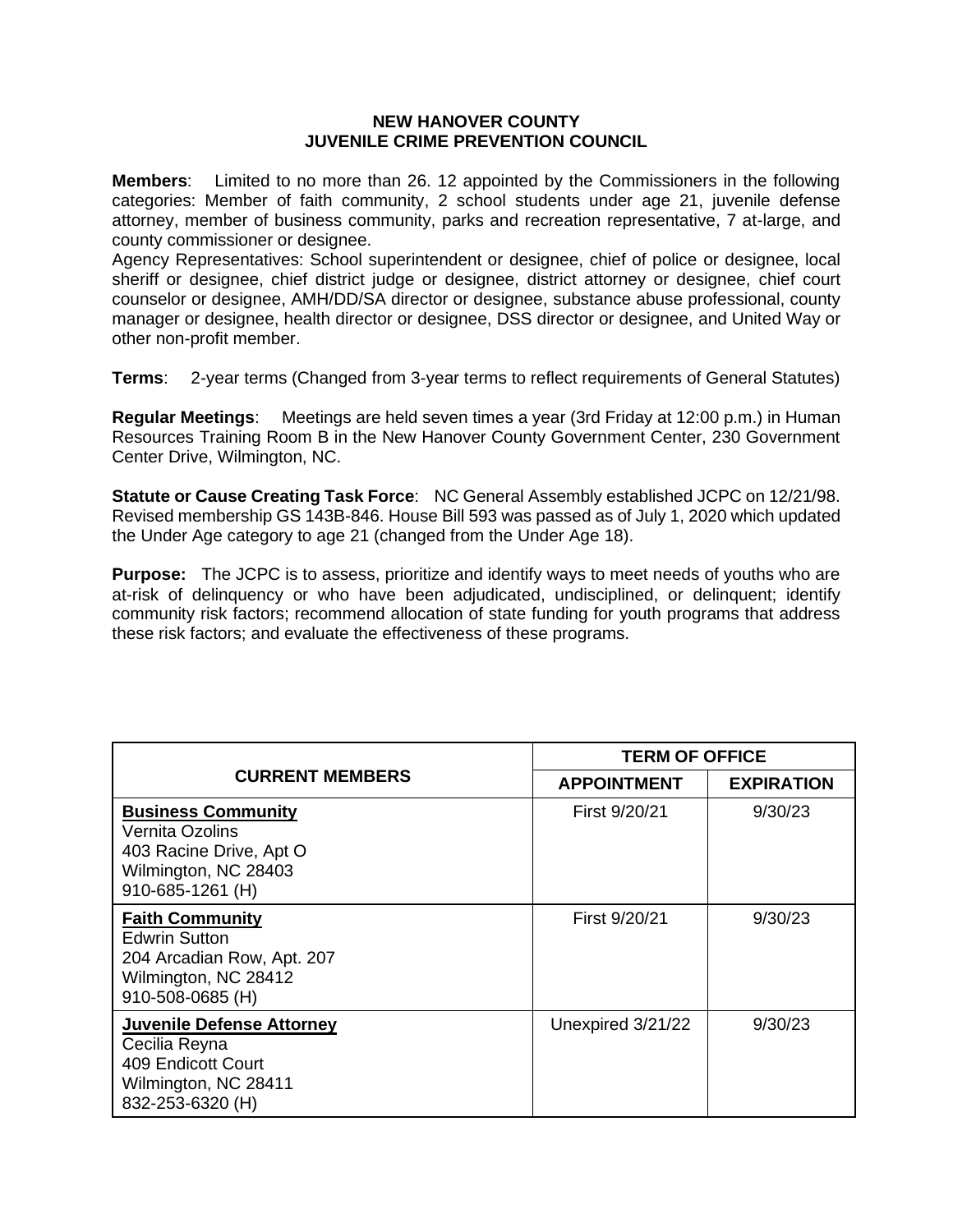## **JUVENILE CRIME PREVENTION COUNCIL (CONT.)**

| <b>CURRENT MEMBERS</b>                                                                                                                            | <b>TERM OF OFFICE</b>                                |                               |
|---------------------------------------------------------------------------------------------------------------------------------------------------|------------------------------------------------------|-------------------------------|
|                                                                                                                                                   | <b>APPOINTMENT</b>                                   | <b>EXPIRATION</b>             |
| Under Age 21 (2 members required)                                                                                                                 |                                                      |                               |
| Alexandra Rivenbark<br>Wilmington, NC                                                                                                             | First 11/16/20                                       | 9/30/22                       |
| Joshua Barber<br>Wilmington, NC                                                                                                                   | First 10/18/21                                       | 9/30/23                       |
| <b>Members-at-Large</b>                                                                                                                           |                                                      |                               |
| <b>Martin Green</b><br>146 Stokley Dr.<br>Wilmington, NC 28403<br>336-327-4368 (C)                                                                | First 10/1/18<br>Second 9/21/20                      | 9/30/20<br>9/30/22            |
| <b>Beth Looney</b><br>4214 Crockette Rd.<br>Wilmington, NC 28409<br>901-616-9151 (H)                                                              | First 9/21/20                                        | 9/30/22                       |
| Wanda M. Marino<br>7519 Promontory Court<br>Wilmington, NC 28412<br>910-471-9001 (C)                                                              | Unexpired 2/18/19<br>First 9/16/19<br>Second 9/20/21 | 9/30/19<br>9/30/21<br>9/30/23 |
| Zachery Mitcham<br>6909 Eschol Court<br>Wilmington, NC 28409<br>910-233-2359 (H)                                                                  | Unexpired 1/24/22                                    | 9/30/22                       |
| <b>Justin Ovaska</b><br>3527 Atwater Court<br>Wilmington, NC 28412<br>910-409-2499 (C) 910-362-7383 (W)                                           | First 9/20/21                                        | 9/30/23                       |
| Kelly C. Silivanch<br>1205 Beeston Court<br>Wilmington, NC 28411<br>910-617-8287 (C) 910-399-4602 (W)                                             | First 10/1/18<br>Second 9/21/20                      | 9/30/20<br>9/30/22            |
| <b>County Commissioners' Designee</b><br>Tufanna Bradley, Assistant County Manager<br>1650 Greenfield St.<br>Wilmington, NC 28401<br>910-798-7174 | 9/21/20                                              | Undesignated                  |